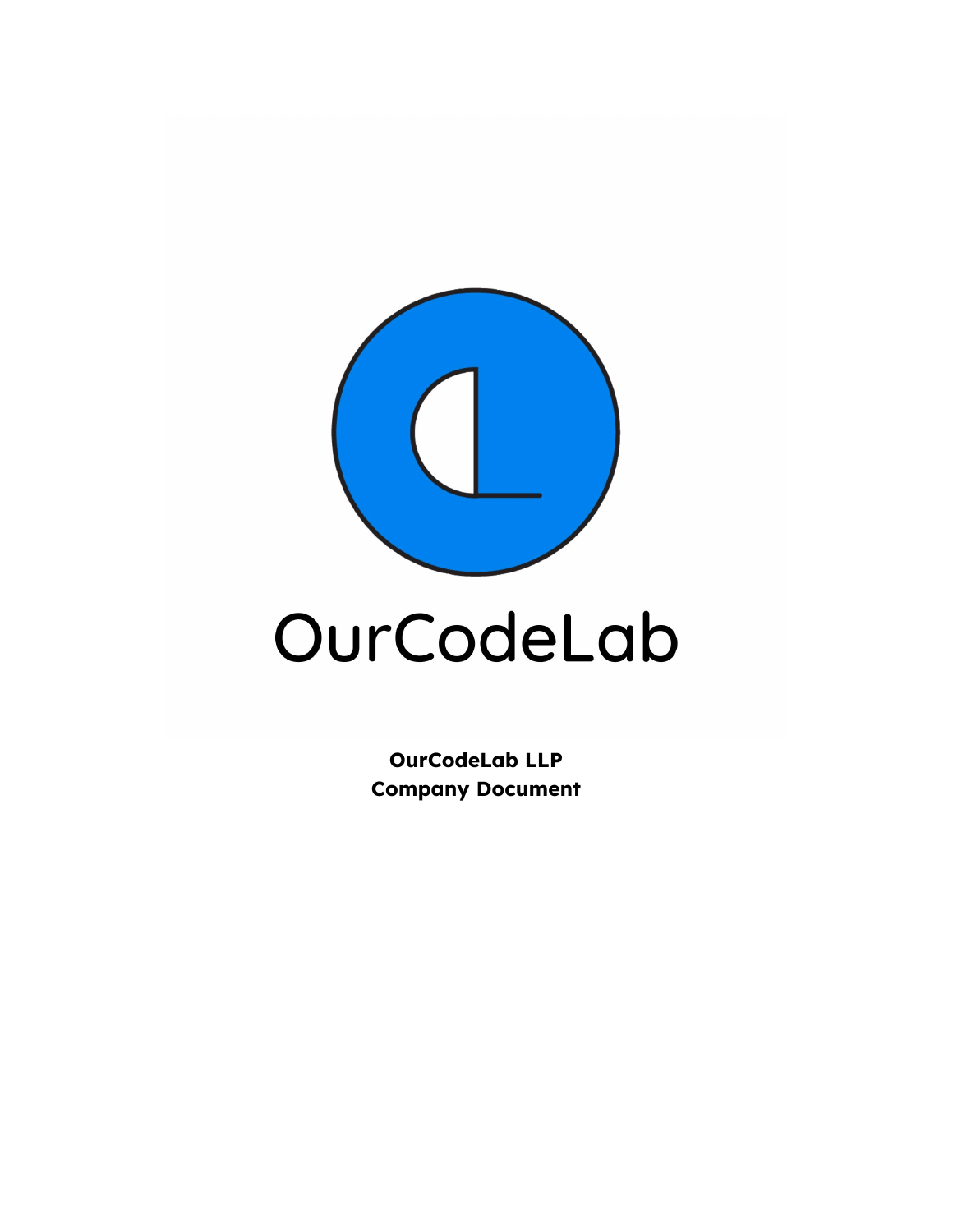

#### **Table of Contents**

| <b>Introduction</b>               | $\overline{\mathbf{3}}$ |
|-----------------------------------|-------------------------|
| <b>About OurCodeLab</b>           | $\overline{\mathbf{3}}$ |
| <b>Mission</b>                    | $\overline{\mathbf{3}}$ |
| <b>Vision</b>                     | $\overline{\mathbf{3}}$ |
| <b>Our Team</b>                   | 4                       |
| <b>Our Products</b>               | 5                       |
| <b>Our Media Contact Channels</b> | $\boldsymbol{6}$        |
| <b>Legal Matters</b>              | 6                       |
| <b>Our Activities</b>             | $\overline{\mathbf{z}}$ |

For any enquiries about the relevant information as provided in this document, please contact us at [hello@ourcodelab.com](mailto:hello@ourcodelab.com), and we hope to clarify any doubts you may have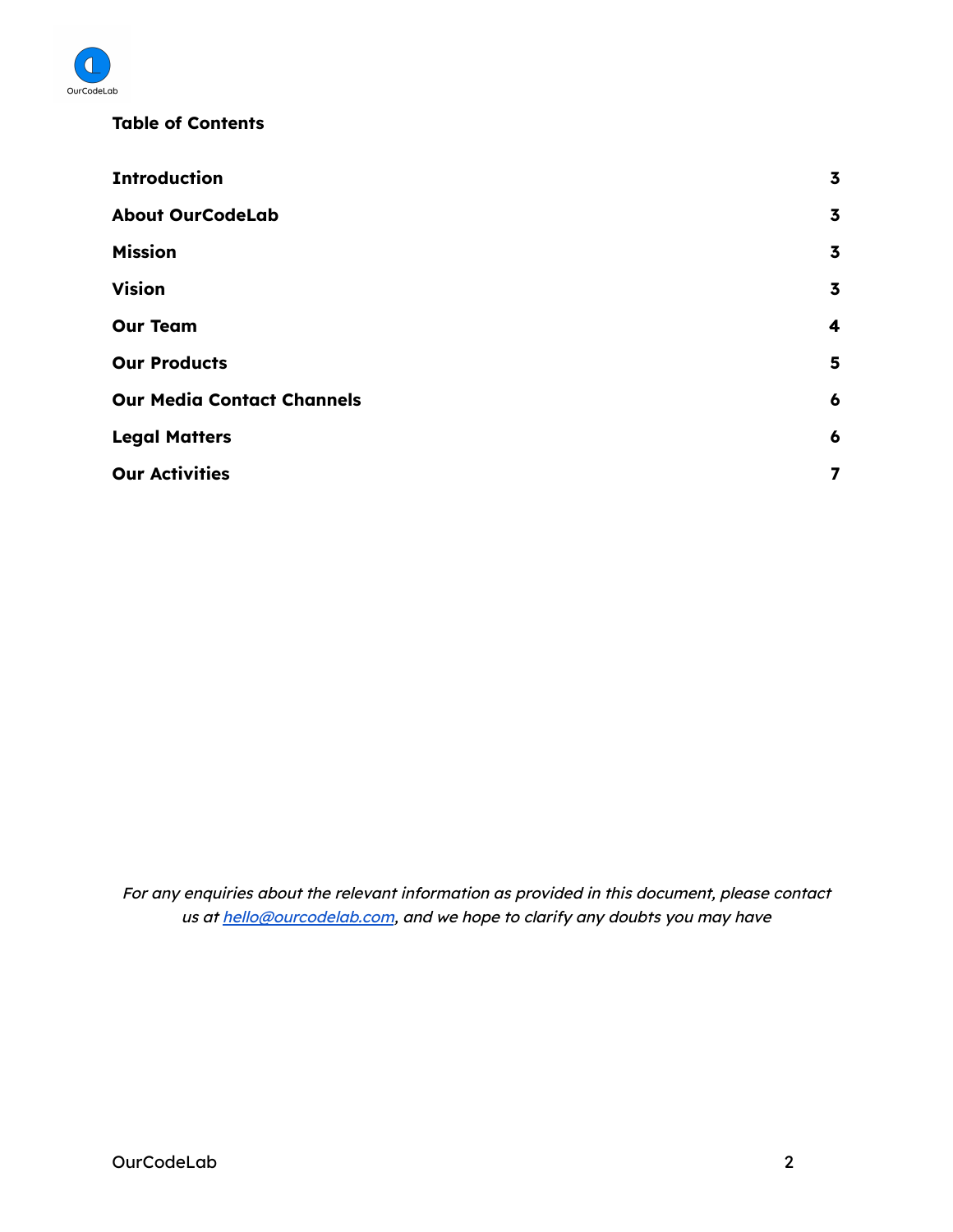

## **Introduction**

<span id="page-2-0"></span>This document is meant to outline the backbone structure of OurCodeLab LLP company, the activities, and the programmes being run within OurCodeLab.

## **About OurCodeLab**

<span id="page-2-1"></span>OurCodeLab LLP (Limited Liability Partnership) is a Singapore-based registered technology startup. OurCodeLab specialises in Software, Websites and Games. These products can appear in the form of a Mobile Application and Web Application.

OurCodeLab project scope lies in 3 groups, Internal, External and Client-based. OurCodeLab built in-house software that is meant to be used internally. Externally, we will build software or games released to the public through Apple App Store or Google Play Store. Lastly, OurCodeLab also creates client-based products as specified by their clients.

## **Mission**

<span id="page-2-2"></span>Building <sup>a</sup> new future, one line at <sup>a</sup> time

#### **Vision**

We develop games that people enjoy.

<span id="page-2-3"></span>We build software that impacts those around us.

We design websites that reshape the world.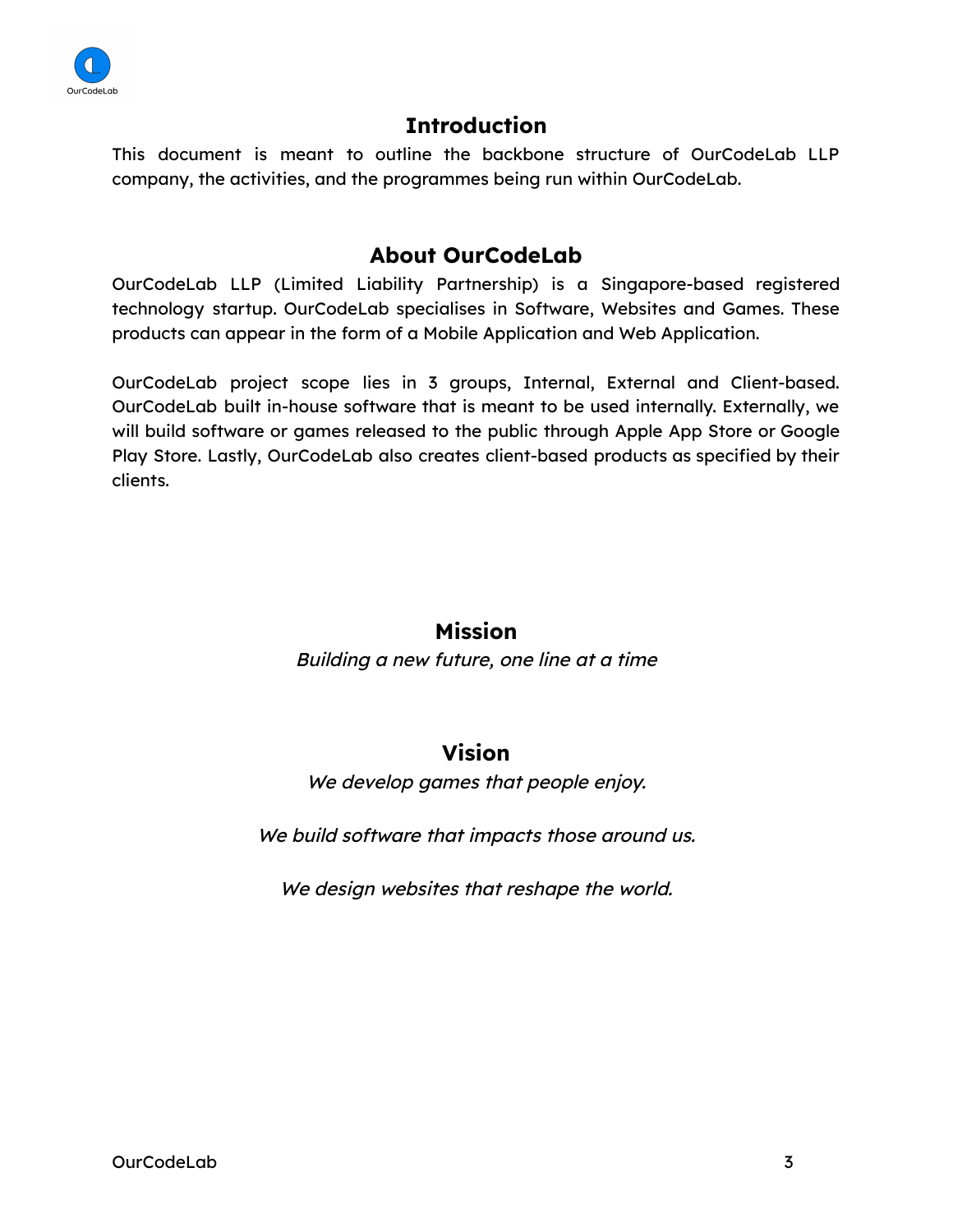

## **Our Team**

<span id="page-3-0"></span>We are grateful to have a team with different skill sets and experiences. Our Team is committed to building the best quality and service products possible.

Our team is spearheaded by Gabriel Seet, CEO of OurCodeLab and Aamuel Chua, the Director and Founder of OurCodeLab. In our Development Team, we have Jeremy Tok, the Head of Software. Julia Lim, the Head of Software Design and Cody Tan, Head of Marketing Design. Lastly, in our administration team, we have Conan Zhang, Chief Liasion Officer and Hansen Lim, Chief Community Officer. They will be mainly managing within the CodeLab Community initiatives.

| Aamuel Chua         | Director and Founder of<br>OurCodeLab    | aamuelchua@ourcodelab.com        |
|---------------------|------------------------------------------|----------------------------------|
| <b>Gabriel Seet</b> | Chief Executive Officer of<br>OurCodeLab | gabrielseet@ourcodelab.com       |
| Jeremy Tok          | <b>Head of Software</b>                  | jeremytok@ourcodelab.com         |
| Julia Lim           | <b>Head of Software Design</b>           | julialim@ourcodelab.com          |
| Cody Tan            | Head of Marketing and Design             | codvtan@ourcodelab.com           |
| Conan Zhang         | <b>Chief Ligison Officer</b>             | conan.zhang@codelabcommunity.com |
| Hansen Lim          | <b>Chief Community Officer</b>           | hansen.lim@codelabcommunity.com  |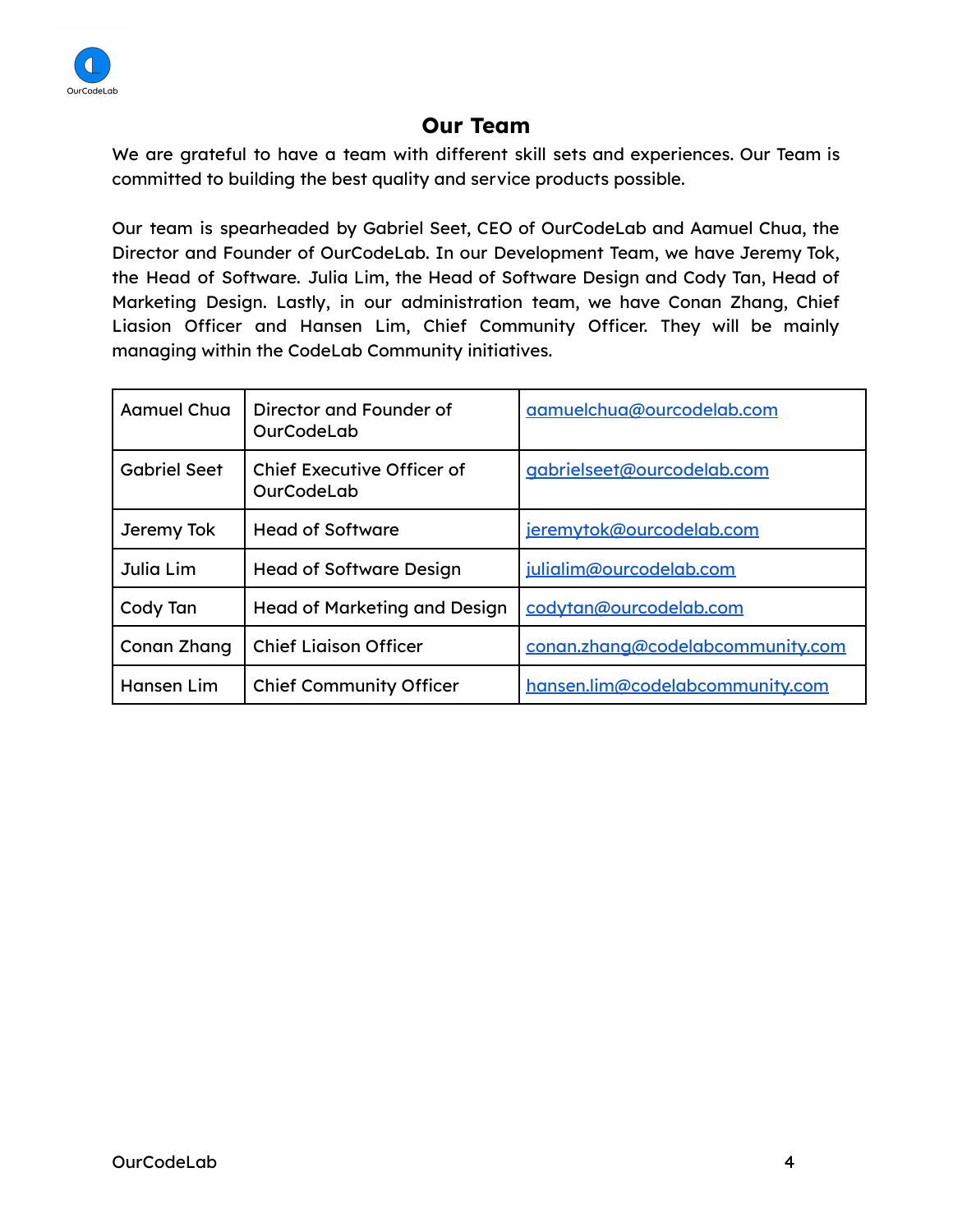

#### **Our Products**

<span id="page-4-0"></span>In 2017, we started on our very first product. It is an airline simulator, Aviation Management. It is a mobile application for both Apple iOS and Google Android devices. It is our first mobile application and the first project we have embarked on. Since its launch in 2020, Aviation Management has received overwhelming support with regard to the quantity downloads with several helpful suggestions and feedback.

In 2021, we have embarked on and completed many projects such as Data Analytic Software, multiple games, a Business Management Software for small businesses and a Loyalty Programme. We are focusing on building our business profile and portfolio. Our products are classified into three categories: Software, Games and Websites. These products can come in the form of a Mobile or Website Application. We have embarked on several client-based projects, such as our latest edition, Foodary, our solution to a Mobile Food Loyalty Programme system.

| <b>Product Name</b>        | <b>Product Type</b> | <b>Platform</b> | <b>Project Type</b>     |
|----------------------------|---------------------|-----------------|-------------------------|
| <b>Aviation Management</b> | Game                | iOS   Android   | <b>External project</b> |
| Hangman                    | Game                | iOS   Android   | <b>External project</b> |
| <b>Impossible Cookie</b>   | Game                | iOS   Android   | <b>External project</b> |
| Data Analytics Programme   | Software            | Windows         | <b>Client Project</b>   |
| <b>My Business Partner</b> | Software            | iOS   Android   | <b>External project</b> |
| <b>Idle Boards</b>         | Software            | iOS   Android   | <b>External project</b> |

Here is the list of our released products:

Here is the list of our Company portfolio projects:

| <b>Project Name</b>              | <b>Product Type</b> | <b>Classification</b>         |
|----------------------------------|---------------------|-------------------------------|
| <b>Custom Websites</b>           | Website             | <b>OurCodeLab Solutions</b>   |
| <b>Loyalty Programme</b>         | Software            | <b>OurCodeLab Solutions</b>   |
| <b>Point Of Sales Programme</b>  | Software            | <b>OurCodeLab Solutions</b>   |
| <b>Simulation Game</b>           | Game                | <b>OurCodeLab Simulations</b> |
| <b>Data Processing Analytics</b> | Software            | <b>OurCodeLab Simulations</b> |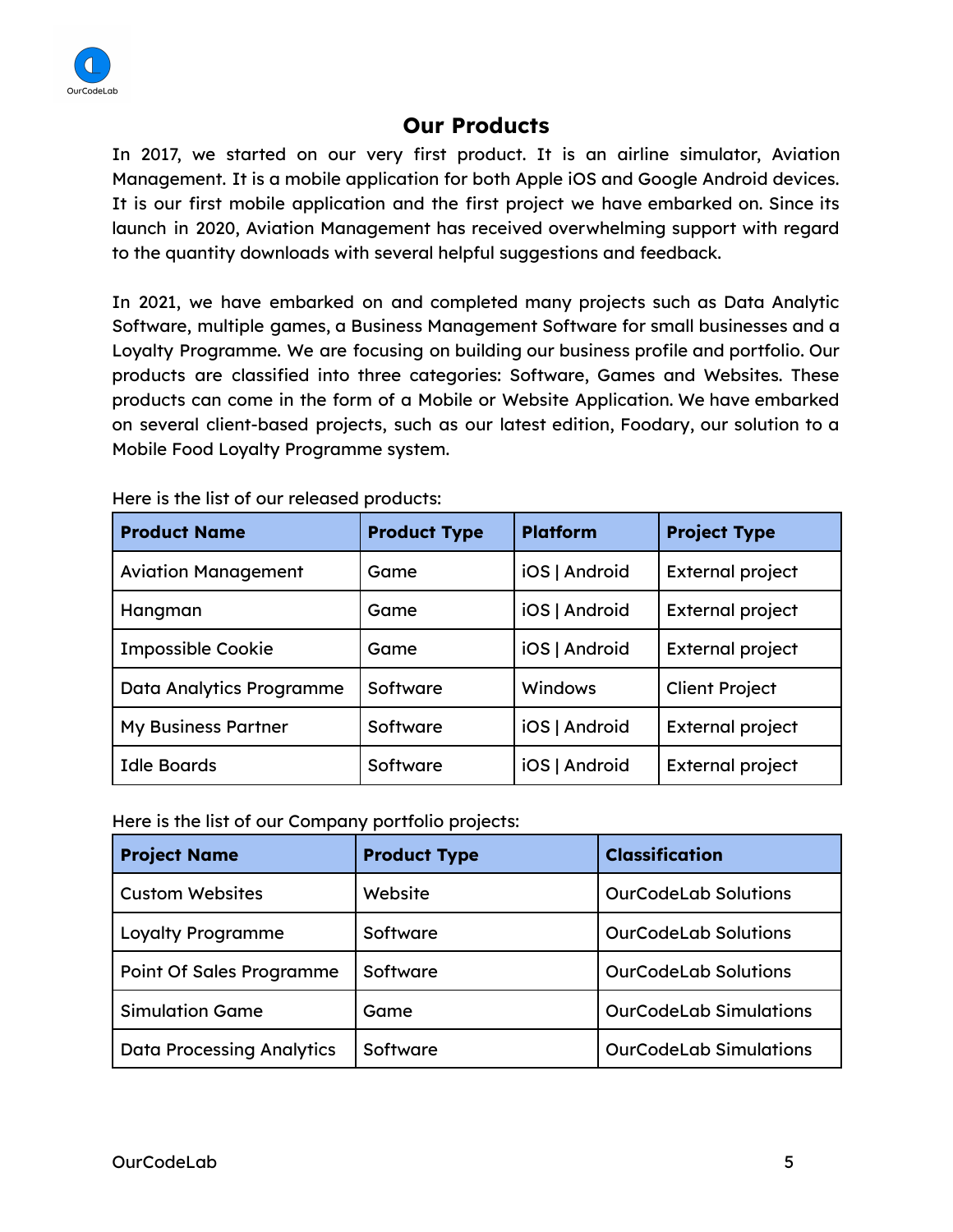

## **Our Media Contact Channels**

<span id="page-5-0"></span>As a young and emerging startup, we are active on our social media platform. We want to connect with our clients, customers and users swiftly as we understand the importance of providing efficient and helpful support.

| <b>Platform</b>                         | Link                                                                                                   |
|-----------------------------------------|--------------------------------------------------------------------------------------------------------|
| <b>OurCodeLab Website</b>               | www.ourcodelab.com                                                                                     |
| <b>CodeLab Community Website</b>        | www.codelabcommunity.com                                                                               |
| <b>Discord CodeLab Community Server</b> | <b>Discord Server</b>                                                                                  |
| OurCodeLab Instagram                    | @ourcodelab                                                                                            |
| <b>CodeLab Community Instagram</b>      | @codelabcommunity                                                                                      |
| Email                                   | hello@ourcodelab.com<br>business@ourcodelab.com<br>support@ourcodelab.com<br>developers@ourcodelab.com |

Here is the list of our official communication channels

#### **Legal Matters**

<span id="page-5-1"></span>OurCodeLab is registered as a Limited Liability Partnership company which gives us the flexibility of having a partnership yet allows us to act as a private entity firm. Our Unique Entity Number (UEN) is T21LL1493F.

Our company operations deal with clients and users. We will collect user information and data. As such, we are very committed to ensuring that our company holds our clients' data and activity to the highest standard to prevent any form of a data breach. We have internal procedures set into place on who has access to the data.